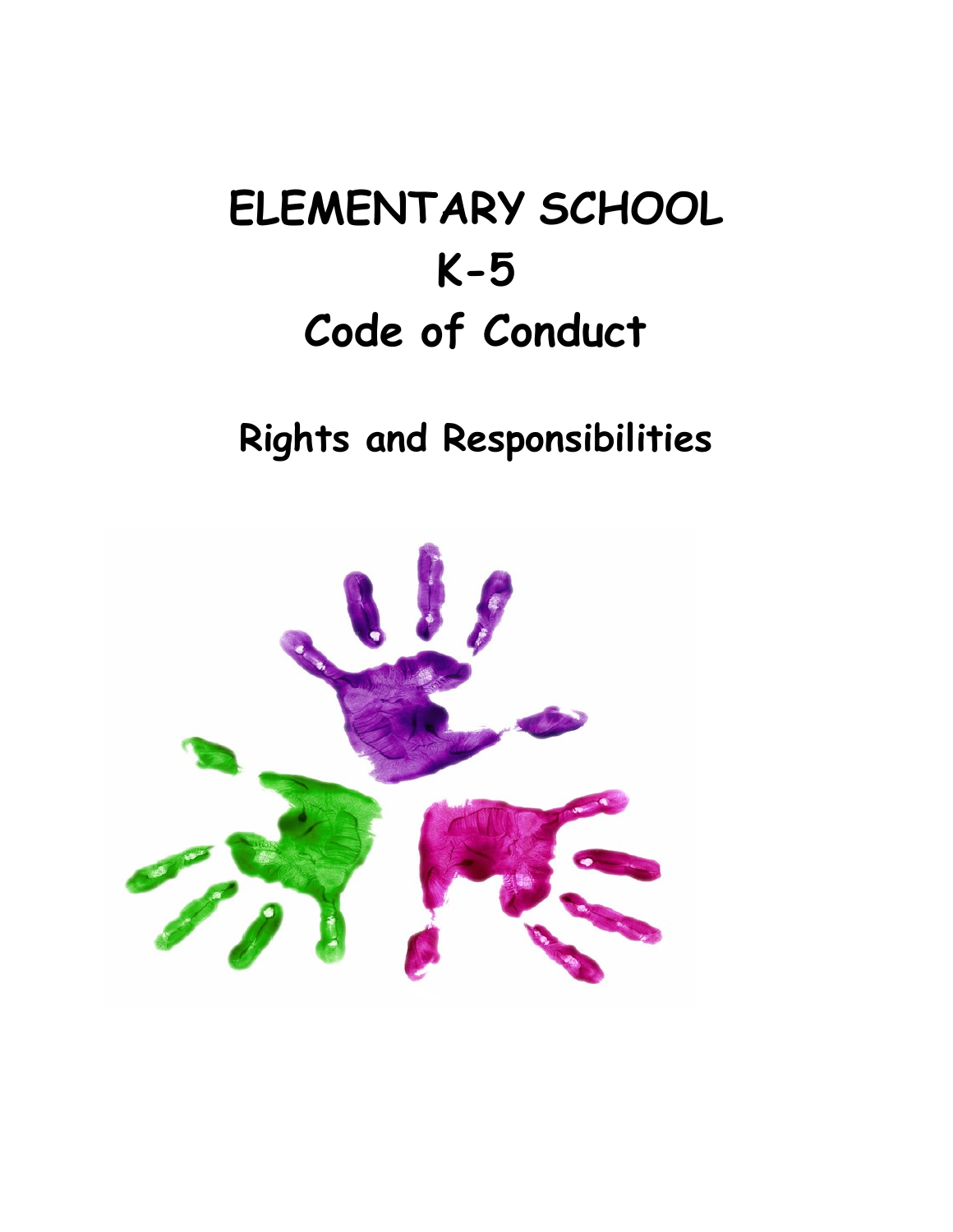# **Roslyn Public Schools**

The Board of Education recognizes that learning environments that are safe and supportive can increase student attendance and improve academic achievement. A student's ability to learn and achieve high academic standards, and a school's ability to educate students, is compromised by incidents of discrimination or harassment, including but not limited to bullying, cyberbullying, taunting and intimidation. Therefore, in accordance with the Dignity for All Students Act, Education Law, Article 2, the District will strive to create an environment free of discrimination, harassment and bullying and will foster civility in the schools to prevent and prohibit conduct which is inconsistent with the District's educational mission.

The District condemns and prohibits all forms of discrimination, bullying and harassment of students (including cyberbullying), including, but not limited to, those acts based on actual or perceived race, color, weight, national origin, ethnic group, religion, religious practice, disability, sexual orientation, gender, or sex by school employees or students on school property and at school-sponsored activities and events, including those that take place at locations off school property. In addition, any act of discrimination, bullying or harassment, outside of school sponsored events, which creates or would foreseeably create a risk of substantial disruption within the school environment, where it is foreseeable the acts might reach school property, may be subject to discipline.

#### **Introduction**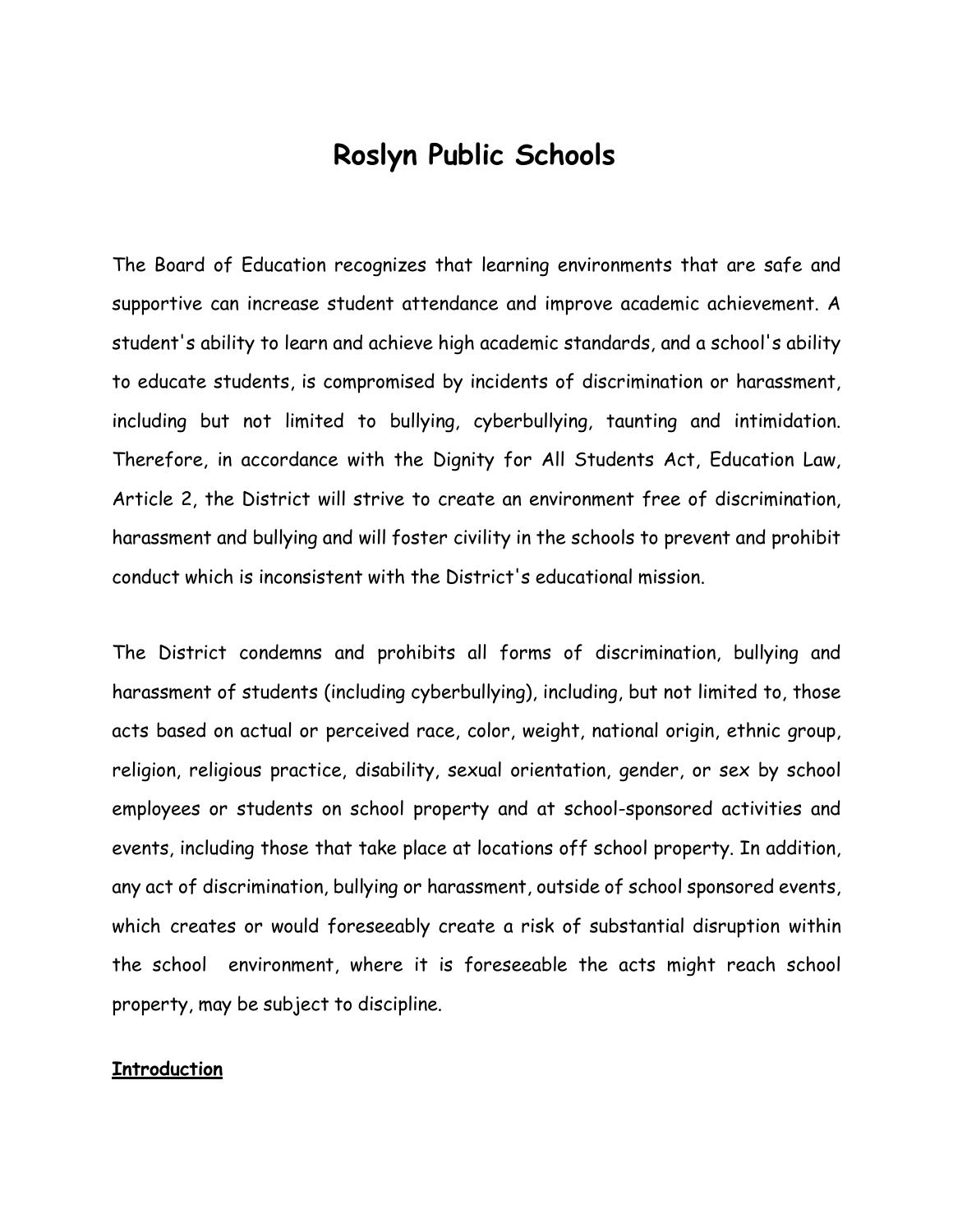The Board of Education has created a list of rules that will help keep everyone in the school safe and comfortable so that they can get the best education possible every day that they are in school. These are rules for students, teachers, employees, parents, visitors, or anyone at school. The board expects everyone at all times to show good character ... you must be honest, tolerant, helpful, caring, kind, and respectful of everyone, even if they are different from you. You must follow these rules before school, during school, after school, and at all school functions.

The school district will make sure that you are safe and healthy in your school, and that everyone will be able to participate in all school activities. No one can be left out based on their race, color, national origin, ethnic group, religion, religious practice, disability, gender, sex, sexual orientation, or weight. The school district will allow you to tell what happened if you are accused of breaking one of the rules. If you need a reminder about the school rules, an adult at school will explain them to you again.

#### **Definitions**

In order to help you understand, let's go over a few words.

#### **Disruptive Student**

A disruptive student is someone who acts in an inappropriate way that doesn't allow teachers to teach and children to learn as best they can.

#### **Discrimination**

Treating someone different because they are black or white, fat or thin, boy or girl, disabled, of a different religion or from a different place.

#### **Parent**

A parent is the adult who takes care of you at home.

#### **School Property**

School property is your building, including all classrooms and special places you go in the school, as well as the land around the school including your playground, and parking lot, and cars and buses that come and go. **School Function**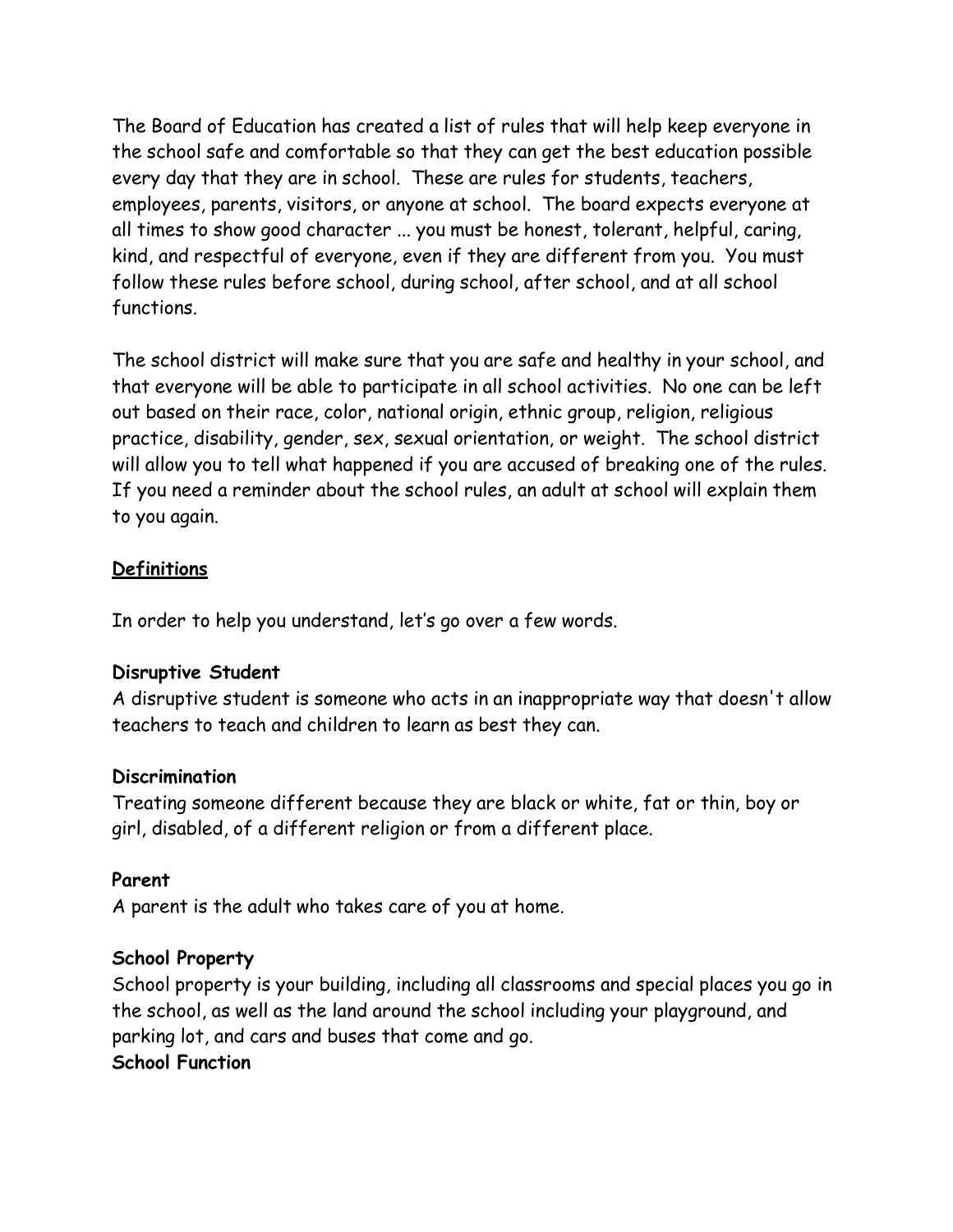A school function is an activity before school, during school or after school and even an activity that happens at a place you may visit with your schoolmates and family.

#### **Disability**

Some people have a disability. A disability may make a person look, feel, speak, or act differently, and that may make them learn differently. Remember, having a disability is okay.

#### **Violent Student**

A violent student makes a choice to hurt somebody or something on purpose. That means, he or she may start fights, kick, hit, push or grab others, throws things, use their words to threaten kids or adults, or even destroy property.

#### **Weapon**

A weapon is an object that can be used to hurt someone or something.

#### **Employee**

An employee is an adult that works at school - anywhere throughout the school.

#### **Sexual Orientation**

Sexual orientation has to do with who you fall in love with. Sometimes you fall in love with a girl and sometimes you fall in love with a boy.

#### **Gender**

Gender means that you are either a boy or a girl.

#### **Harassment or Bullying**

Harassment or Bullying is when someone makes another person feel uncomfortable by their words or actions. Sometimes harassment or bullying can make a person feel scared, upset or threatened. Sometimes people are harassed or bullied because of their race, color, weight, national origin, ethnic group, religion, religious practice, disability, sex, sexual orientation, or gender. Harassment or bullying can take place in school or out of school. Harassment or bullying includes cyberbullying. Remember, being different is okay and we must always respect other people's differences.

#### **Cyberbullying**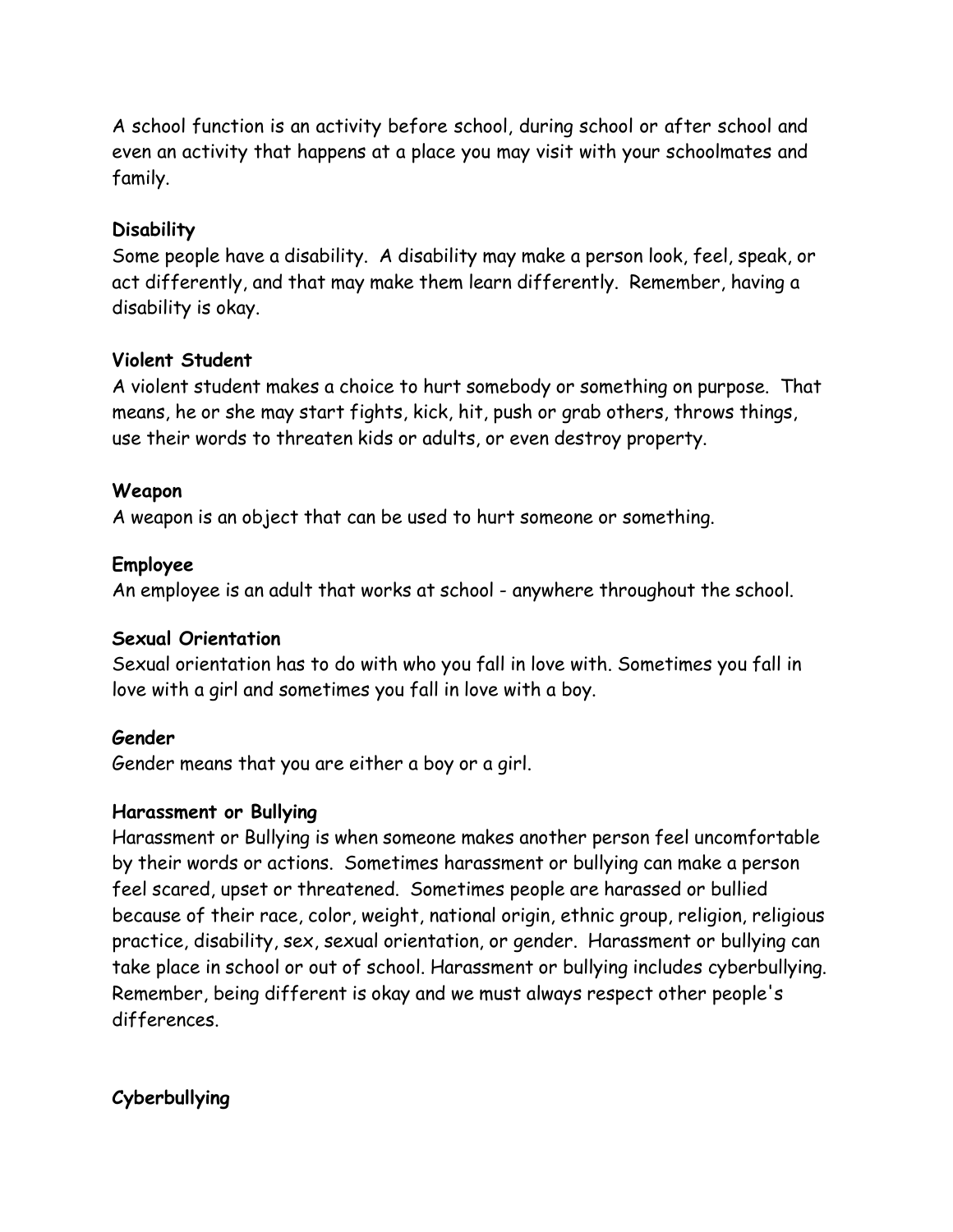Using computers, iPhones, cell phones or other devices to make another person feel uncomfortable.

### **Student Rights**

- I have a right to be happy and to be treated with respect in this school: This means that no one should laugh at me or hurt my feelings.
- I have the right to be myself in this school: This means that no one should treat me unfairly because I am black or white, fat or thin, boy or girl, tall or short, adult or child, with a disability or because of my religious beliefs.
- I have the right to hear and be heard in this school: This means that no one should yell, make loud noises, scream, shout, or otherwise disturb me.
- I have the right to learn about myself and others in this school: This means that I should be free to express my feelings and opinions in a constructive way, when appropriate, without being interrupted or punished.
- I have the right to expect that all these rights will be mine so long as I am exercising my full responsibilities.
- I have the right to have this handbook presented and explained to me at the beginning of each school year to remind me of my rights and responsibilities.

#### **Student Responsibilities**

- I have the responsibility to treat others with respect: This means that I will not laugh at others, tease others, or try to hurt the feelings of others.
- I have the responsibility to respect others as individuals and to treat others as individuals and not to treat others unfairly because they are black or white, fat or thin, boy or girl, tall or short, adult or child, handicapped, or of a different religion.
- I have the responsibility to help maintain a calm and quiet school: This means that I will not yell, make loud noises, scream, shout, or otherwise disturb others.
- I have the responsibility to go to school and to do my best in class and on my work and assignments.
- I have the responsibility to stay in class unless I am excused.
- I have the responsibility to learn about myself and others in this school.
- I have the responsibility to protect my rights and the rights of others by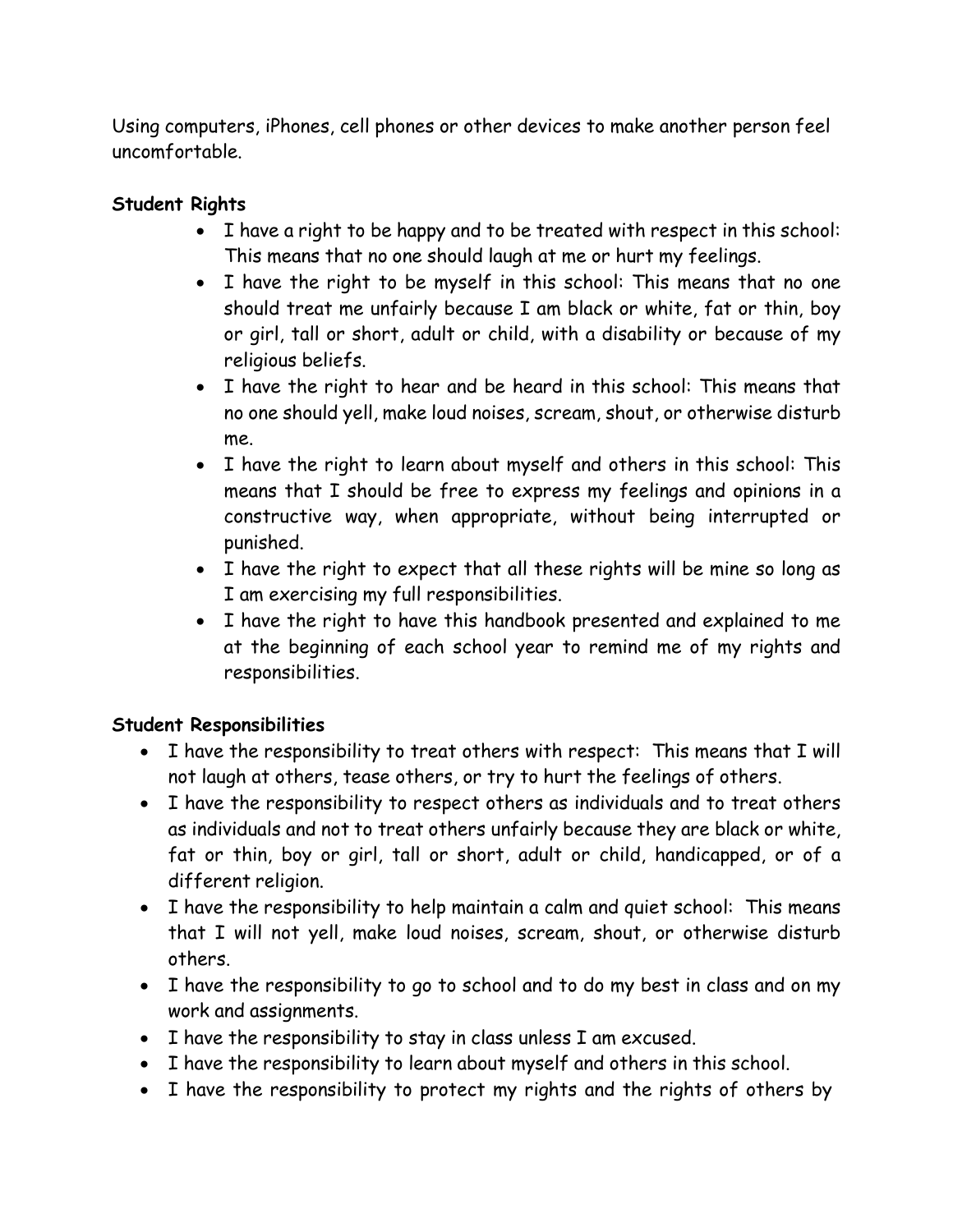exercising my full responsibilities in all circumstances.

- I have the responsibility to be aware of and follow the rules set forth in this handbook.
- I have the responsibility to ask questions if I do not understand something.
- I have the responsibility to care for all such materials and to share them with others.

#### **Student Dress Code**

You must attend school wearing appropriate clean clothes to participate in all school functions. It is important to pay attention to good hygiene habits including bathing and brushing your teeth and hair. You must talk to your parents to make sure you understand what clothing is appropriate for school. Hats and scarves are not allowed in the classroom except for medical or religious purposes. You need to wear shoes that are safe for walking in school and playing on the playground. Remember all underwear should be covered.

#### **Prohibited Student Conduct**

It is very important that you understand that it is your responsibility to follow the rules of conduct in order to protect the rights and property of others. Remember in order to keep our school and students safe, you must *not be*:

#### **Disorderly, which can mean:**

- Running in the hallways
- Making unreasonable noises
- Using language or gestures that hurt someone's feelings
- Entering a room without adult supervision
- Going on a computer or electronic device without permission
- Acting in a way that prevents teaching and learning
- Spoil the appearance of school property
- Not following cafeteria rules

#### **Disrespectful, which can mean:**

- Not following adult directions
- Being late for school
- Lying to teachers or other adults working at the school

#### **Violent, which can mean:**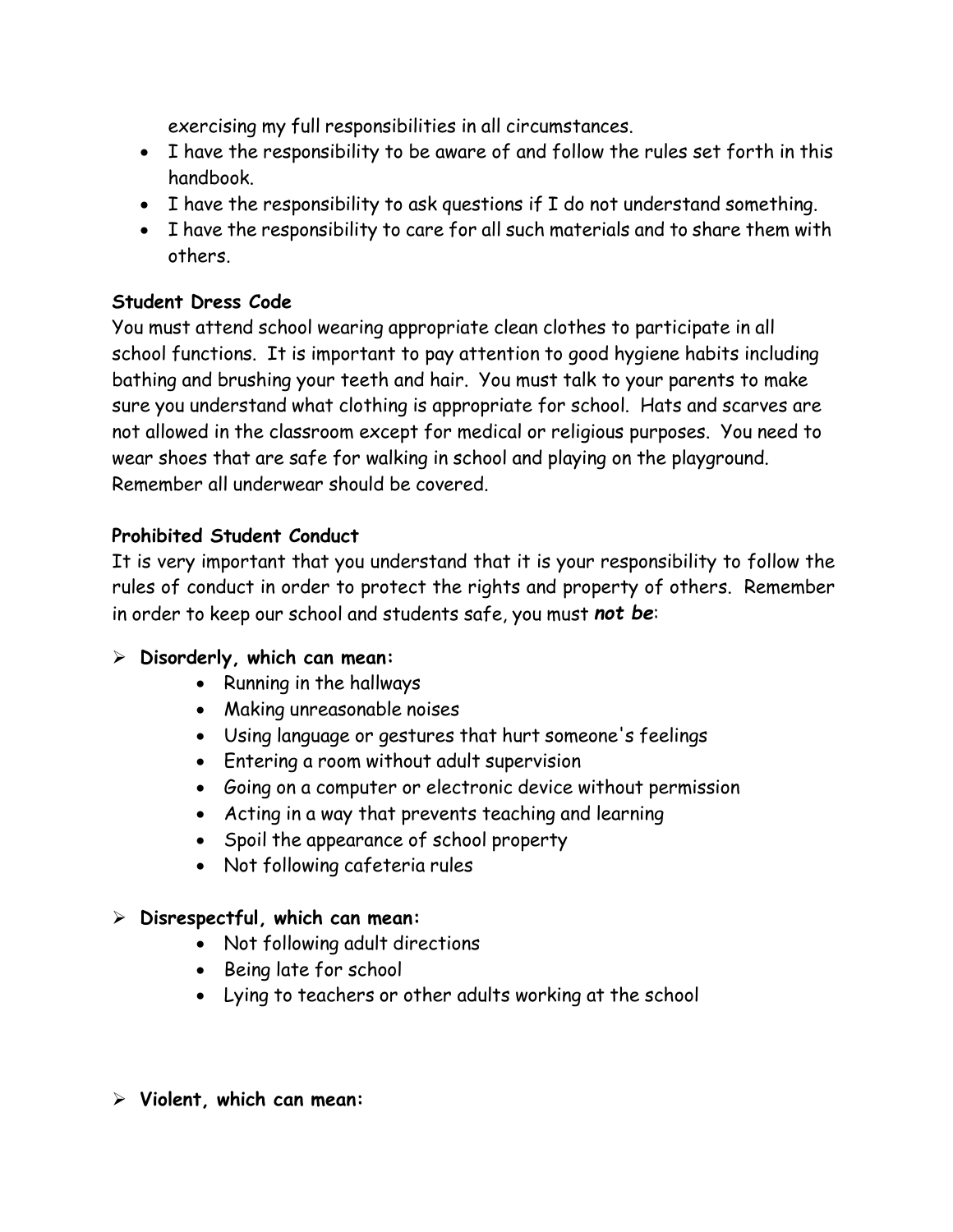- Behaving violently towards anyone in school, children or adults
- Pushing, shoving, or fighting
- Having or using a weapon, or something that can look like or be used as a weapon
- Threatening to use a weapon
- Damaging or destroying school property or someone's personal property

**Dishonest, unsafe, or unhealthy, which can mean:**

- Lying
- Stealing
- Copying
- Cheating
- Bullying
- Discriminating
- Harassing
- Intimidating
- Cursing or swearing
- Undressing in front of others
- Damaging school property

Remember, our school is a **No Bully Zone**! This means:

- We do *not* hurt others with our hands or feet
- We do *not* hurt people with the words that we say to them
- We do *not* hurt others with body language

Everyone should always feel safe in their school and at school functions.

#### **Reporting Violations**

In order to keep your building safe, you need to report to an adult any actions or behaviors that break the rules that we have already talked about. Remember, you need to report something that might hurt someone, including their feelings or their body. Also, you need to report if someone is damaging property. The adults in charge will review what has been reported and will follow up as necessary.

**Reporting Incidents of Discrimination, Harassment and Bullying**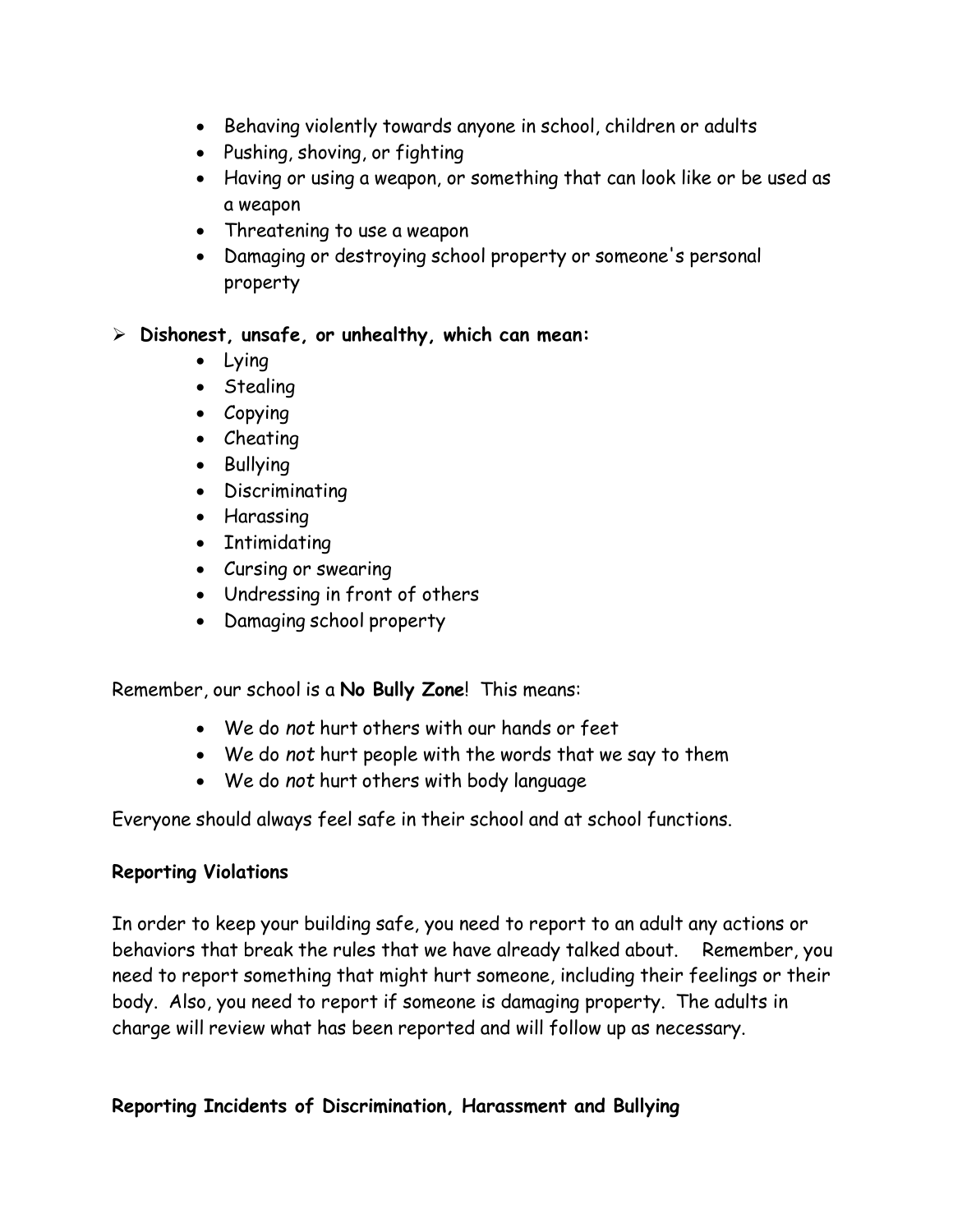Students who have been bullied, harassed and/or discriminated against, parents whose children have been bullied, harassed and/or discriminated against, or other students who observe bullying, harassing and/or discriminating behavior are encouraged and expected to make a verbal and/or written complaint to any school personnel.

Staff members must promptly make an oral report of all complaints of bullying, harassment, and discrimination that they receive from students or others, whether oral or written, as well as any instances of bullying, harassment or discrimination that they are aware of, to the **Principal of the school where the incident occurred** no later than one school day after receipt of a report or witnessing an incident and shall file a written report with the **Principal of the school where the incident occurred** no later than two school days after making the oral report.

Reports of bullying, harassment and discrimination will be promptly investigated in accordance with District policies and procedures.

Retaliation by any school employee or student against any individual who, in good faith, reports or assists in the investigation of harassment, bullying and/or discrimination is prohibited under law.

The name and contact information for each school building's Dignity Act Coordinator(s) is provided below:

| <u>Name</u>    | <b>School Building</b> | <b>Contact Information</b> |
|----------------|------------------------|----------------------------|
| Mary Wood      | Heights                | 801-5500                   |
| Michelle Hazen | Harbor Hill            | 801-5400                   |
| Justin Gabrus  | Harbor Hill            | 801-5400                   |
| Sherry Ma      | East Hills             | 801-5300                   |
| Nichole Lewis  | East Hills             | 801-5300                   |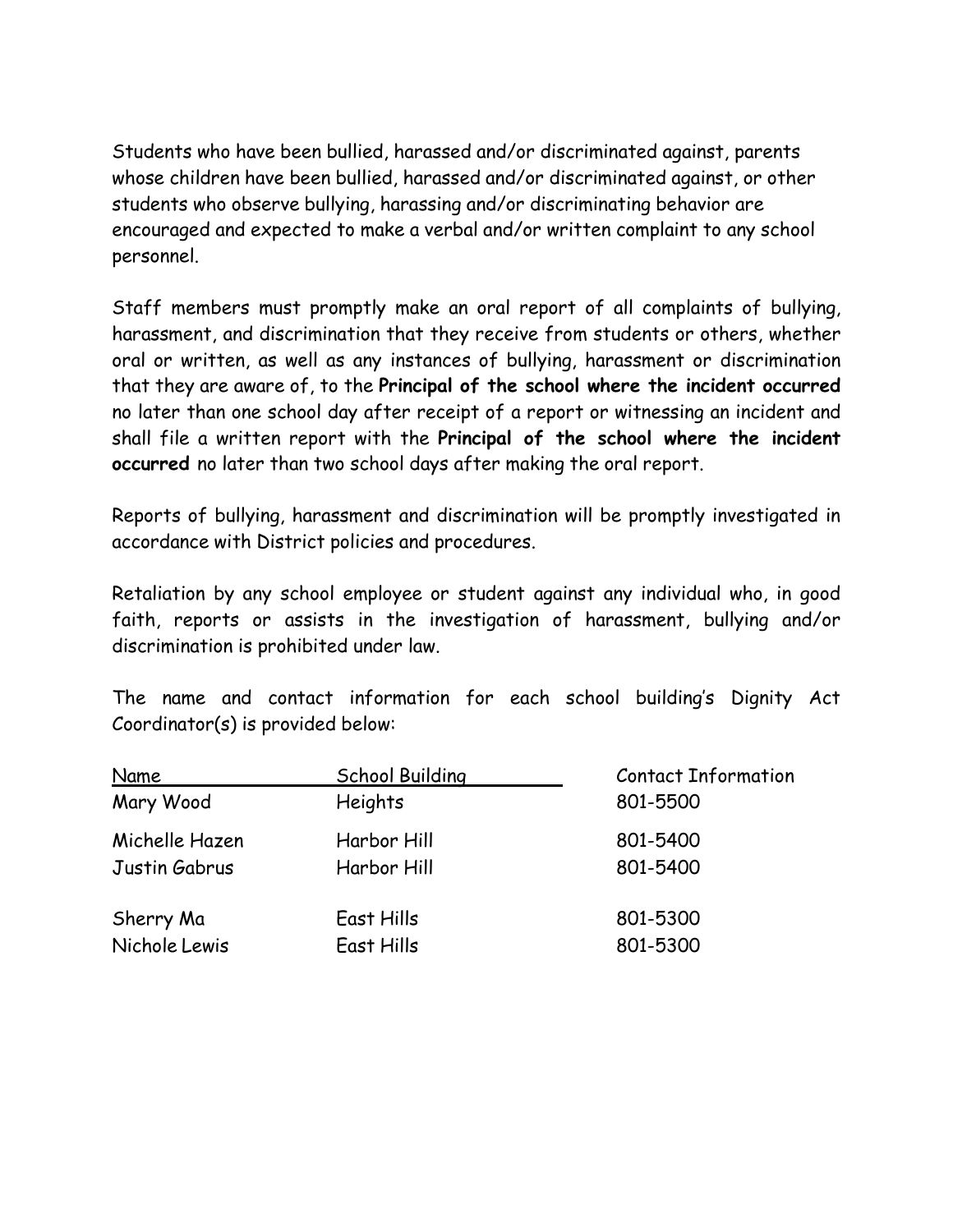#### **Disciplinary Penalties, Procedures, and Referrals**

There will be consequences when someone is not following the rules. This will depend on the following:

- A student's age
- What the student did
- If the student has already broken the Code of Conduct
- Information from parents, teachers, and any other adults that might be important

If a student continues to break the school rules, further consequences will be given.

If a child's misbehavior is related to a disability, the incident will be brought to the Committee on Special Education for review.

#### **Consequences**

When students do not follow the rules, there will be consequences, which may include, but are not limited to:

- Verbal warning
- Written warning
- Parent phone call
- Time out
- Replacement of damaged property
- Fix the damaged property
- Suspension from transportation
- Suspension from extracurricular activities
- Suspension of other privileges
- In school suspension
- Removal from classroom
- Short-term (five days or less) suspension from school
- Long-term (more than five days) suspension from school
- Permanent suspension from school
- Bus Seat Reassignment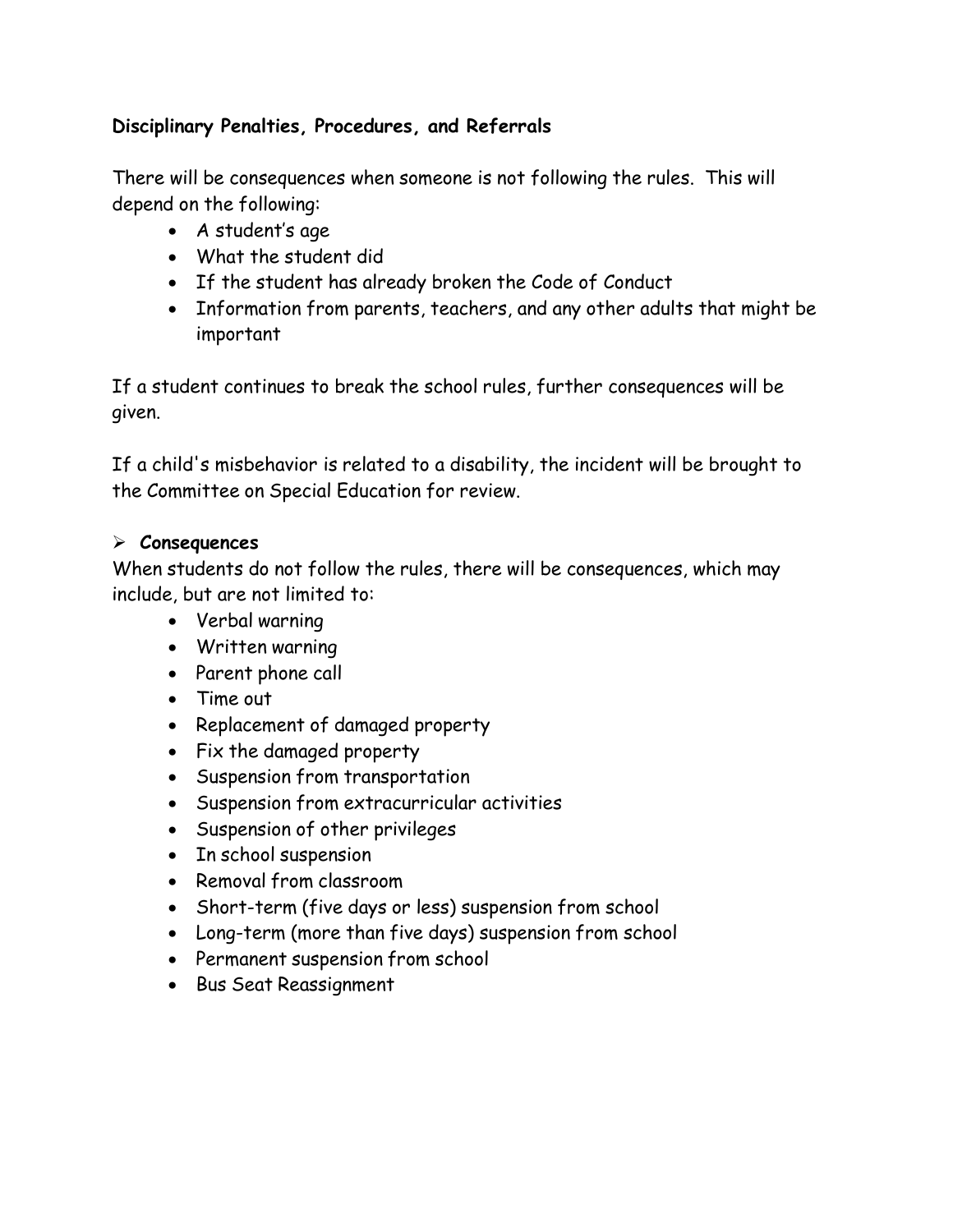#### **Recess**

The principal may decide that a student will miss part or all of recess if the student's behavior is dangerous, unsafe, or disrespectful.

#### **Due Process Procedures**

The Code of Conduct has rules that will allow you to explain to the adults in the school what happened before they decide on an appropriate consequence.

#### **Discipline of Students with Disabilities**

There are special laws for disciplining students with disabilities.

#### **Alternative Instruction**

If a student's consequence is long-term suspension from school, the school will provide an alternative means of instruction.

#### **Visitors to the School**

A visitor is anyone who is not an employee or student of the school. When visitors are in the school or attending a school function, they must follow the Code of Conduct.

#### **Special Lunchroom Rules**

Remember, the adults are in charge. You must always follow adult directions about

- Sitting at tables
- Buying food
- Using the rest rooms
- Cleaning up
- Lining up
- •

#### **Special Safety Rules for Recess and the Playground**

You are expected to

- Follow adult directions
- Play appropriate games
- Be a good sport
- Ask permission from the adult-in-charge before leaving the playground/recess area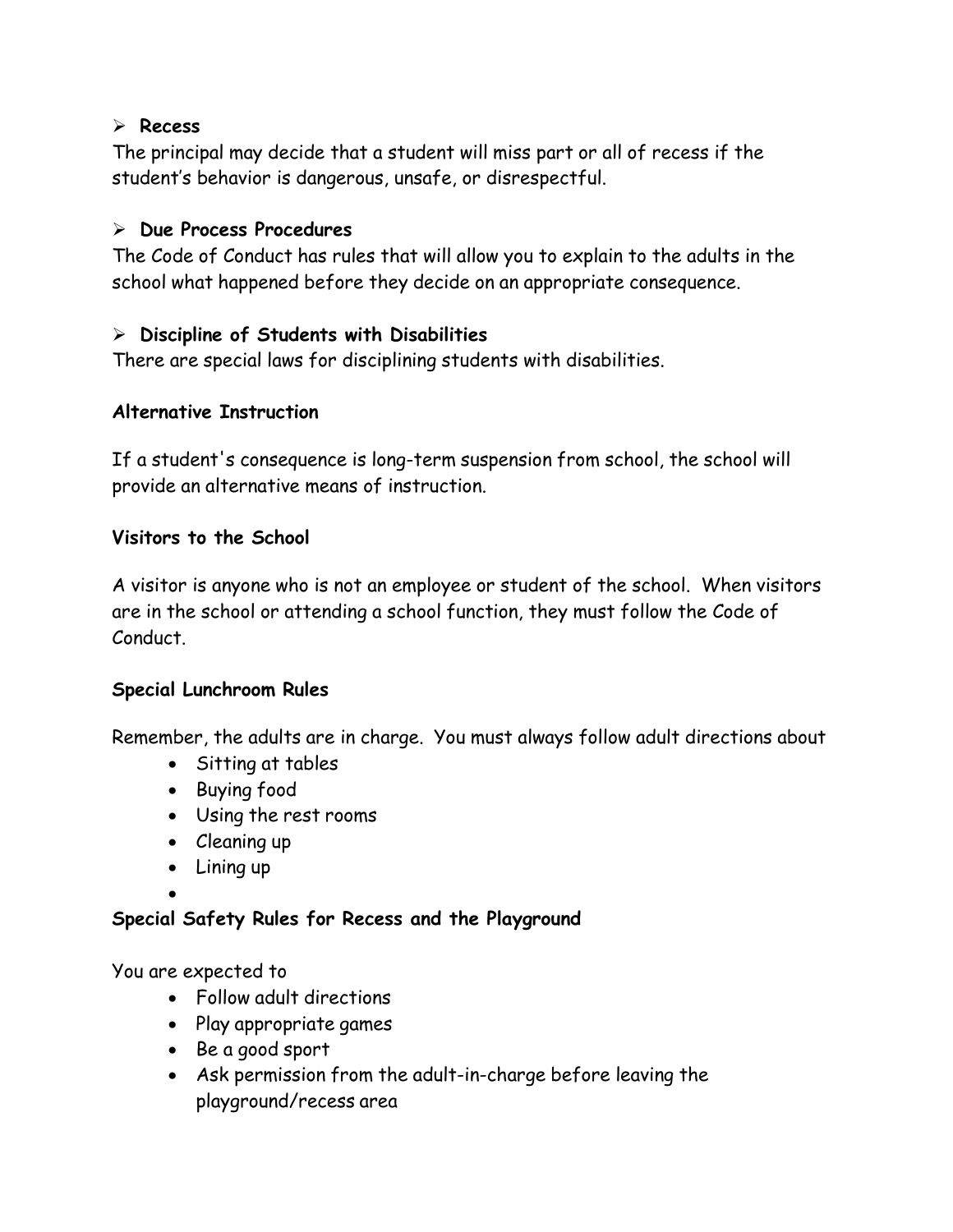- Immediately report any problem or injury to the adult-in-charge
- Dress appropriately for the weather

#### **PARENTAL RESPONSIBILITIES**

All parents are supposed to:

- Recognize that the education of their child(ren) is a joint responsibility of the parents and the school community.
- Send their children to school ready to participate and learn.
- Ensure their children attend school regularly and on time.
- Ensure absences are excused.
- Insist their children be dressed and groomed in a manner consistent with the student dress code.
- Help their children understand that in a democratic society appropriate rules are required to maintain a safe, supportive and orderly environment.
- Know school rules and help their children understand them.
- Convey to their children a supportive attitude toward education and the district.
- Build good relationships with teachers, other parents and their children's friends through a climate of mutual respect and dignity.
- Help their children deal effectively with peer pressure.
- Inform school officials of changes in the home situation that may affect student conduct or performance.
- Provide a place for study and ensure homework assignments are completed.
- Bring any concerns of bullying, harassment or discrimination to the attention of the appropriate school official.
- Follow school rules and regulations when on school property of attending school functions.